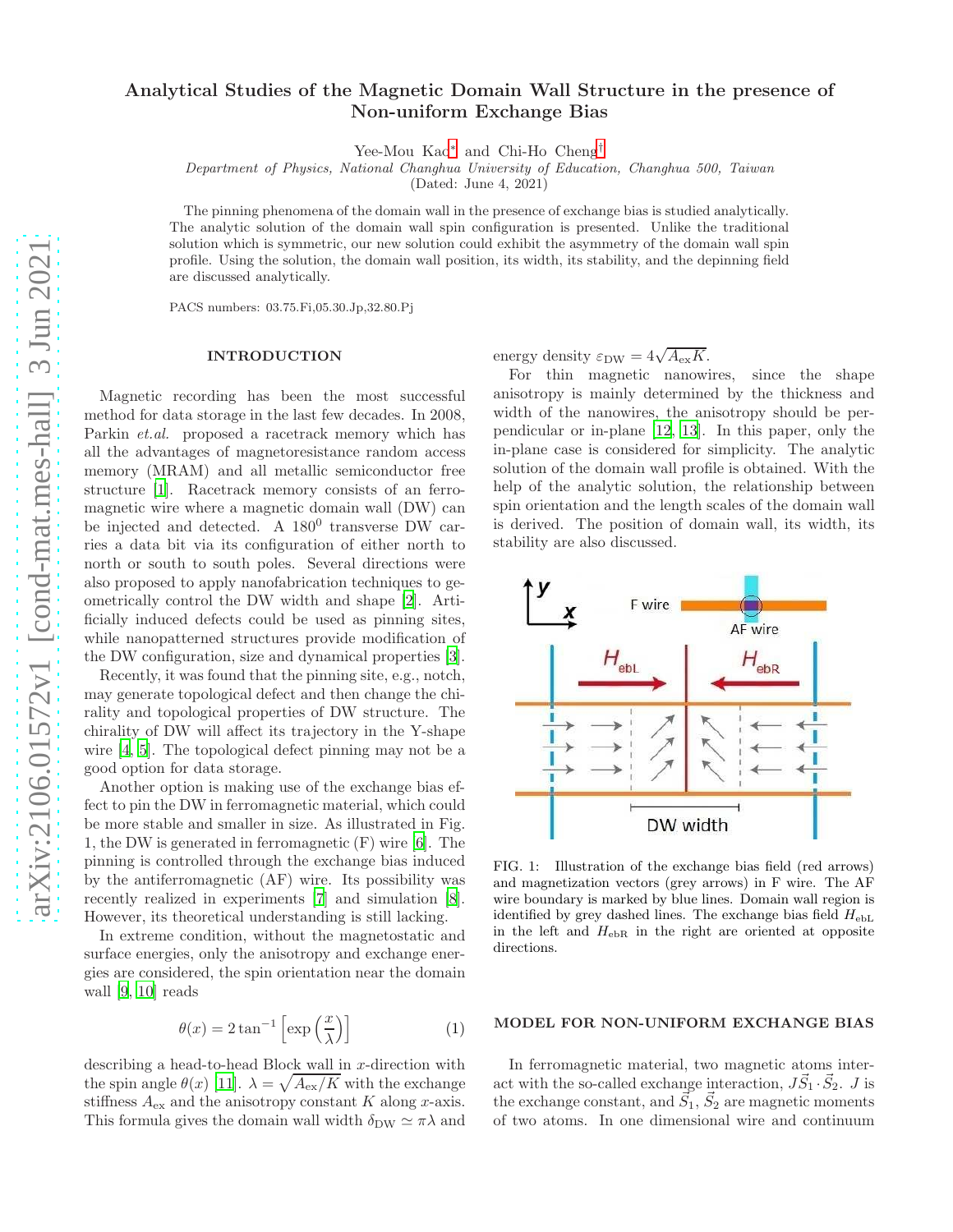limit, suppose the atoms only interact with their nearest neighbors and the direction of magnetization varies slowly along the wire, the energy, which we call the exchange energy  $E_{\text{ex}}$ , is

<span id="page-1-1"></span>
$$
E_{\rm ex} = A_{\rm ex} \int_{-\infty}^{+\infty} dx \left(\frac{d\theta}{dx}\right)^2 \tag{2}
$$

up to a constant.  $A_{\text{ex}}$  which is proportional to J is called the exchange constant.  $\theta(x)$  is the orientation of the magnetization at position x.

If we further consider the coupling between the ferromagnetic material and another antiferromagnet, an unidirectional anisotropy would be induced in the ferromagnetic material, which is usually referred to exchange bias [\[14\]](#page-5-15). The corresponding exchange bias energy density could be modeled by

<span id="page-1-0"></span>
$$
\varepsilon_{\rm eb} = -K_{\rm eb}\cos(\theta(x) - \theta_{\rm eb})\tag{3}
$$

where  $K_{eb}$  is called the unidirectional exchange coupling constant.  $\theta_{\rm eb}$  is the angle between the magnetic moment and unidirectional anisotropy axes.

In our system, as illustrated in Fig[.1,](#page-0-0) besides the exchange energy of F wire, there is also the exchange bias energy  $E_{eb}$  due to the coupling between the F and AF wires. At the interface between F and AF wires, the exchange anisotropy effect could create the domain wall in F wire. As shown in Fig[.1,](#page-0-0) in the left (right) hand side of F wire, the magnetization points to the right (left) due to the coupling from AF wire. Hence

$$
\theta_{\rm eb} = \begin{cases} 0 & \text{if } x < 0 \\ \pi & \text{if } x > 0 \end{cases} \tag{4}
$$

and Keb are also different in the left and right sides. If we define the exchange bias field  $\vec{H}_{eb}$  such that its magnitude  $H_{\text{eb}} = K_{\text{eb}}/M_{\text{s}}$ , where  $M_{\text{s}}$  is the saturation magnetization of F wire. The direction of  $\vec{H}_{eb}$  is along the unidirectional anisotropy axes. It follows that

<span id="page-1-4"></span>
$$
\vec{H}_{eb} = \begin{cases}\nH_{ebL} \hat{e}_x & \text{if } x < 0 \\
-H_{ebR} \hat{e}_x & \text{if } x > 0\n\end{cases}
$$
\n(5)

where  $H_{\text{ebL}}$  and  $H_{\text{ebR}}$  are the exchange bias field intensities in the left and right regions, respectively. Domain wall width from 150 nm to 1  $\mu$ m range can be obtained at the boundary between two regions with opposite exchange bias field ranging from 50 to 300 Oe. These exchange bias values are compatible with those found in the  $Fe_{40}Co_{40}B_{20}/Ir_{20}Mn_{80}$  or  $Py/Ir_{20}Mn_{80}$  systems [\[15\]](#page-5-16).  $Eq.(3)$  $Eq.(3)$  can then be re-written as

$$
\varepsilon_{\rm eb} = -\vec{M} \cdot \vec{H}_{\rm eb} \tag{6}
$$

where  $\vec{M} = M_{\rm s} (\hat{e}_x \cos \theta(x) + \hat{e}_y \sin \theta(x))$ . It turns out that the exchange bias energy

<span id="page-1-2"></span>
$$
E_{\rm eb} = -\int_{-\infty}^{+\infty} dx \vec{M} \cdot \vec{H}_{\rm eb}
$$
 (7)

The pinning DW by exchange bias with two regions characterized by different unidirectional anisotropy was proposed by Albisetti et.al. [\[8\]](#page-5-9)

## DOMAIN WALL STRUCTURE

Combining the exchange energy  $E_{\text{ex}}$  in Eq.[\(2\)](#page-1-1) and the exchange bias energy  $E_{eb}$  in Eq.[\(7\)](#page-1-2), we get the DW energy

$$
E = A_{\text{ex}} \int_{-\infty}^{+\infty} dx \left(\frac{d\theta}{dx}\right)^2 - \int_{-\infty}^{+\infty} dx \vec{M} \cdot \vec{H}_{\text{eb}} \qquad (8)
$$

The DW profile is determined by their competition. Decompose the DW energy into two regions,

$$
E = \int_0^\infty dx \left[ A_{\text{ex}} \left( \frac{d\theta}{dx} \right)^2 + M_{\text{s}} H_{\text{ebR}} \cos \theta \right] + \int_{-\infty}^0 dx \left[ A_{\text{ex}} \left( \frac{d\theta}{dx} \right)^2 - M_{\text{s}} H_{\text{ebL}} \cos \theta \right] \tag{9}
$$

Minimization with respect to  $\theta(x)$  gives

$$
2A_{\text{ex}}\frac{d^2\theta}{dx^2} - M_{\text{s}}H_{\text{ebL}}\sin\theta = 0 \quad \text{if} \quad x < 0 \tag{10}
$$

$$
2A_{\text{ex}}\frac{d^2\theta}{dx^2} + M_{\text{s}}H_{\text{ebR}}\sin\theta = 0 \quad \text{if} \quad x > 0 \tag{11}
$$

with the boundary conditions

<span id="page-1-5"></span>
$$
\lim_{x \to -\infty} \theta(x) = 0 \tag{12}
$$

$$
\lim_{x \to +\infty} \theta(x) = \pi \tag{13}
$$

and further the continuity imposed at  $x = 0$ , says,  $\theta(x =$  $0 = \theta_0$  as an undetermined parameter. The solution is found to be

<span id="page-1-3"></span>
$$
\theta(x) = \begin{cases} 4 \tan^{-1} \left[ \tan \left( \frac{\theta_0}{4} \right) \exp \left( \frac{x}{\lambda_L} \right) \right] & \text{if } x < 0 \\ \pi - 4 \tan^{-1} \left[ \tan \left( \frac{\pi - \theta_0}{4} \right) \exp \left( -\frac{x}{\lambda_R} \right) \right] & \text{if } x > 0 \end{cases}
$$
(14)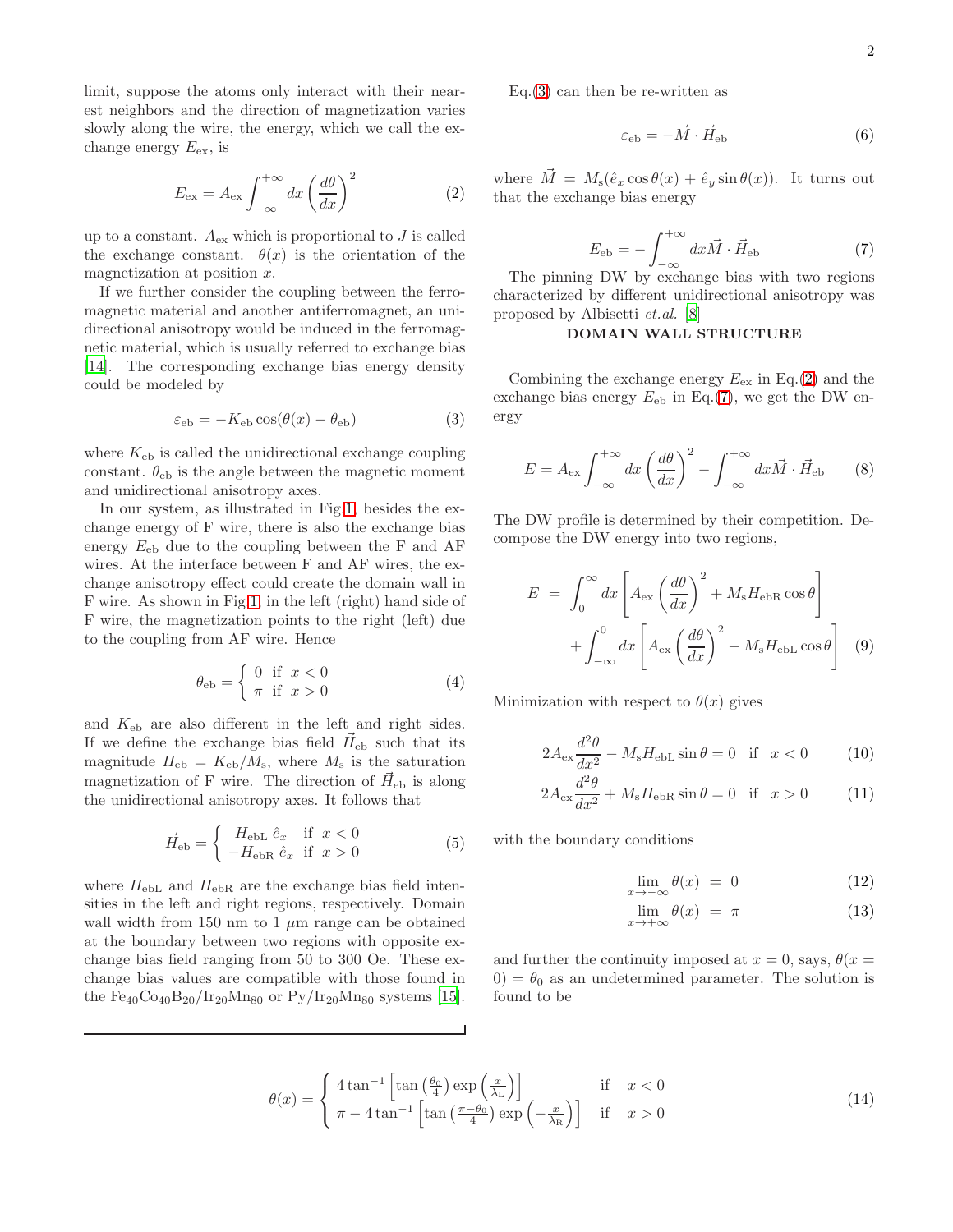where  $\lambda_{\text{L}}$  =  $\sqrt{2A_{\rm ex}/(M_{\rm s}H_{\rm ebL})}$  and  $\lambda_{\rm R}$  =  $\sqrt{2A_{\rm ex}/(M_{\rm s}H_{\rm ebR})}$  define the length scales of the domain wall in the left and right regions, respectively. Here we obtained a formula different from the traditional one used in micromagnetics as shown in Eq.[\(1\)](#page-0-1). The traditional formula is applied for head-to-head Block wall whereas it is the Neel wall in our case. The spin orientation at  $x = 0$ ,  $\theta_0$ , is determined by the continuity of its derivatives, i.e.,  $\theta'(x = 0^-) = \theta'(x = 0^+)$ , which gives

<span id="page-2-0"></span>
$$
\theta_0 = 2 \tan^{-1} \left( \frac{\lambda_L}{\lambda_R} \right) \tag{15}
$$

If the bias field is symmetric, i.e.,  $H_{ebL} = H_{ebR}$ , then  $\lambda_{\rm L} = \lambda_{\rm R}$ ,  $\theta_0 = \pi/2$ , and obviously the DW center  $x_{\rm c} = 0$ by symmetry. In general, the bias field is not neccssary to be symmetric, i.e.,  $H_{\text{ebL}} \neq H_{\text{ebR}}$ , the DW width becomes  $\delta_{\rm DW} = \pi (\lambda_{\rm L} + \lambda_{\rm R})/2$  [\[16\]](#page-5-17). The DW center,  $x_{\rm c}$ , defined as the position such that  $\theta(x_c) = \pi/2$ , can be found by using Eqs. $(14)-(15)$  $(14)-(15)$  $(14)-(15)$ , which gives

$$
x_{\rm c} = \begin{cases} \lambda_{\rm R} \left[ \ln\left(\sqrt{2} + 1\right) - \ln\left(\frac{\sqrt{\lambda_{\rm L}^2 + \lambda_{\rm R}^2} + \lambda_{\rm L}}{\lambda_{\rm R}}\right) \right] & \text{if } H_{\rm ebL} > H_{\rm ebR} \\ -\lambda_{\rm L} \left[ \ln\left(\sqrt{2} + 1\right) - \ln\left(\frac{\sqrt{\lambda_{\rm L}^2 + \lambda_{\rm R}^2} + \lambda_{\rm R}}{\lambda_{\rm L}}\right) \right] & \text{if } H_{\rm ebL} < H_{\rm ebR} \end{cases} \tag{16}
$$

If the lowest order is kept, the expression can be simplified as

$$
x_{\rm c} = \frac{1}{\sqrt{2}} (\lambda_{\rm R} - \lambda_{\rm L}) \tag{17}
$$

for  $|\lambda_{\text{L}} - \lambda_{\text{R}}| \ll \lambda_{\text{L}}$  and  $|\lambda_{\text{L}} - \lambda_{\text{R}}| \ll \lambda_{\text{R}}$ . This serves as a useful formula for fast estimation of the domain wall center position. The spin orientation  $\theta(x)$  along the F wire for different bias is shown in Fig.2. It can be seen that as bias field asymmetry increases, the domain wall becomes wider, and the domain wall center will shift to the direction of lower bias. It implies that one can fine-tune the DW position and modifies the DW width through exchange bias. To quantify their changes, let the dimensional parameter  $h = \frac{H_{\text{ebL}} - H_{\text{ebR}}}{H_{\text{ebL}} + H_{\text{ebR}}}$  to represent the degree of asymmetry bias. The DW width and the center position can then be re-written as

$$
\delta_{\rm DW} = \frac{\pi}{2} \sqrt{\frac{A_{\rm ex}}{M_{\rm s}(H_{\rm ebL} + H_{\rm ebR})}} \left[ (1+h)^{-1/2} + (1-h)^{-1/2} \right]
$$

$$
= \pi \sqrt{\frac{A_{\rm ex}}{M_{\rm s}(H_{\rm ebL} + H_{\rm ebR})}} \left[ 1 + \frac{3}{8} h^2 + \frac{35}{128} h^4 + O\left(h^6\right) \right]
$$
(18)

and

$$
x_{\rm c} = \sqrt{\frac{A_{\rm ex}}{2M_{\rm s}(H_{\rm ebL} + H_{\rm ebR})}} h \left( 1 + \frac{1}{4}|h| + \frac{13}{24}|h|^2 + O(|h|^3) \right) \tag{19}
$$

The plots of their relations with  $h$  are shown in Fig.3.

If an external magnetic field  $\vec{H}_{ext} = H_{ext} \hat{e}_x$  is applied along the F wire, the bias asymmetry is modified, and so it turns out to be described by an effective exchange bias field  $\vec{H}_{eb}^{\text{eff}}$  which is the sum of  $\vec{H}_{eb}$  from Eq.[\(5\)](#page-1-4) and  $\vec{H}_{ext}$ , i.e.,

$$
\vec{H}_{\text{eb}}^{\text{eff}} = \begin{cases}\n(H_{\text{ebL}} + H_{\text{ext}}) \hat{e}_x & \text{if } x < 0 \\
(-H_{\text{ebR}} + H_{\text{ext}}) \hat{e}_x & \text{if } x > 0\n\end{cases}
$$
\n(20)

When the applied field  $H_{\text{ext}}$  approaches to exchange

bias in the right region,  $H_{\text{ebR}}$ , the corresponding DW width in the right, which is described by the length scale  $\sqrt{2A_{\rm ex}/(M_{\rm s}(H_{\rm ebR} - H_{\rm ext}))}$ , will diverge. Physically it implies the domain wall becomes unstable. Such a critical external field

$$
H_{\rm c} = H_{\rm ebR} \tag{21}
$$

should correspond to the depinning field with the same order of magnitude. It is consistent with the experimental observation that the wider AF wires, the larger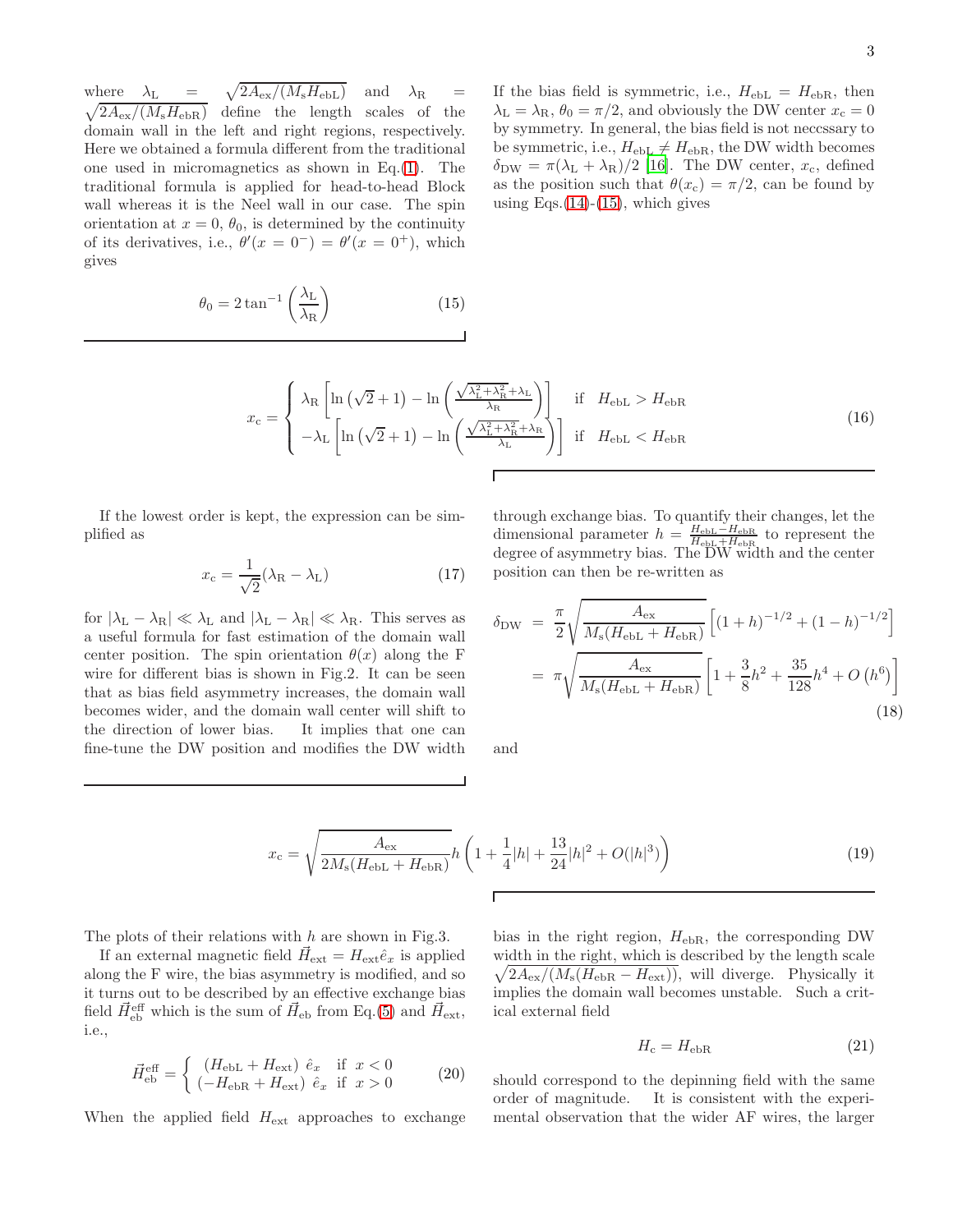exchange bias, and hence the larger depinning field [\[7\]](#page-5-8).

The variation of  $E_{eb}$  is justified in polycrystalline exchange bias systems characterized by large antiferromag-netic uniaxial anisotropy [\[17\]](#page-5-18). In  $Fe_{40}Co_{40}B_{20}/Ir_{20}Mn_{80}$ system, the typical values of saturation magnetization  $M_{\rm s}$  = 750 kA/m, exchange stiffness  $A_{\rm ex}$  = 1.2  $\times$  $10^{-11}$ J/m, If  $H_{eb}$  is 175 Oe, then  $\lambda_H \simeq 42.8$  nm. The unidirectional anisotropy constant  $K_{eb} = 6.56 \text{ kJ/m}^3$ . then the domain width  $\delta_{\text{DW}} \simeq \pi \lambda_H = 134 \text{ nm}$ . The energy density is  $\gamma_{\text{DW}} \simeq 4\sqrt{A_{\text{ex}}K_{\text{eb}}/2} \simeq 1.12 \text{ mJ/m}^2$ .

Except the exchange energy and the exchange bias energy, there are other types of interaction involved in reality, for example, the dipolar interaction which is of at least one order lower [\[18\]](#page-5-19). The shape anisotropy constant  $K_{\rm sh} = \mu_0 M_S^2/2 = 0.35$  MJ/m<sup>3</sup> due to demagnetizing energy is much larger than the unidirectional anisotropy  $E_{eb} = 6.56 \text{ kJ/m}^3$  due to exchange bias energy. Although  $K_{\rm sh}$  much large  $K_{\rm eb}$ , in the nano thin, narrow strips, the strong demagnetizing field force the magnetization vector parallel to the plane of thin, narrow strips, so that the exchange bias acts as a slight modulation. This peculiar asymmetric configuration can be obtained experimentally by ion irradiation techniques, by modulating the ions dose for selectively destroying or weaken the exchange coupling between the antiferromagnetic and ferromagnetic layers and therefore the exchange bias has asymmetry [\[19](#page-5-20), [20](#page-5-21)].



FIG. 2: Spin orientation  $\theta(x)$  as a function of x in the unit of length scale  $\sqrt{\frac{A_{\text{ex}}}{M_s(H_{\text{ebL}}+H_{\text{ebR}})}}$  for different  $H_{\text{ebL}}$  in the unit of  $(H_{\text{ebL}} + H_{\text{ebR}})/2$ .

### UNIAXIAL ANISOTROPY

In this section, we study the effect of in-plane uniaxial anisotropy on the DW structure, its stability and the depinning field in the one-dimensional wire in the presence of exchange bias.

The in-plane anisotropy should play an important role in determining the domain wall structure and also its width. In particular, the domain wall width decreases



FIG. 3: (a) Domain wall width  $\delta_{\text{DW}}$  and (b) center position  $x_c$ , in the unit of length scale  $\sqrt{\frac{A_{\rm ex}}{M_{\rm s}(H_{\rm ebL}+H_{\rm ebR})}}$ , as a function of h.

(increases) if the anisotropy is parallel (perpendicular) to the easy axis [\[21](#page-5-22)[–23](#page-5-23)].

Let  $\hat{n}_a = \hat{e}_x \cos \theta_a + \hat{e}_y \sin \theta_a$  be the direction of the easy axis due to uniaxial anisotropy, the magnetization will prefer both  $\theta_a$  and also its reverse direction  $\pi - \theta_a$ , the anisotropy energy up to the leading order [\[9](#page-5-10)] could be represented by

$$
E_{\text{ani}} = -K_{\text{ani}} \int_{-\infty}^{\infty} dx \cos^2(\theta - \theta_a) \tag{22}
$$

where  $K_{\text{ani}} > 0$  is the uniaxial anisotropy constant [\[17\]](#page-5-18). Similarly, the spin orientation is obtained by minimizing the total energy, which turns out to be

$$
2A_{\text{ex}}\frac{d^2\theta}{dx^2} - M_{\text{s}}H_{\text{ebL}}\sin\theta - K_{\text{ani}}\sin 2(\theta - \theta_a) = 0 \quad \text{if } x < 0
$$
 (23)

$$
2A_{\text{ex}}\frac{d^2\theta}{dx^2} + M_{\text{s}}H_{\text{ebR}}\sin\theta - K_{\text{ani}}\sin 2(\theta - \theta_a) = 0 \quad \text{if } x > 0 \tag{24}
$$

Г

In the following, the symmetric bias  $(H_{ebL} = H_{ebR} =$  $H_{\text{eb}}$ ) is assumed in order to understand the anisotropic effect. Since no closed form solution of the above differential equation is found, we adopt the solution form in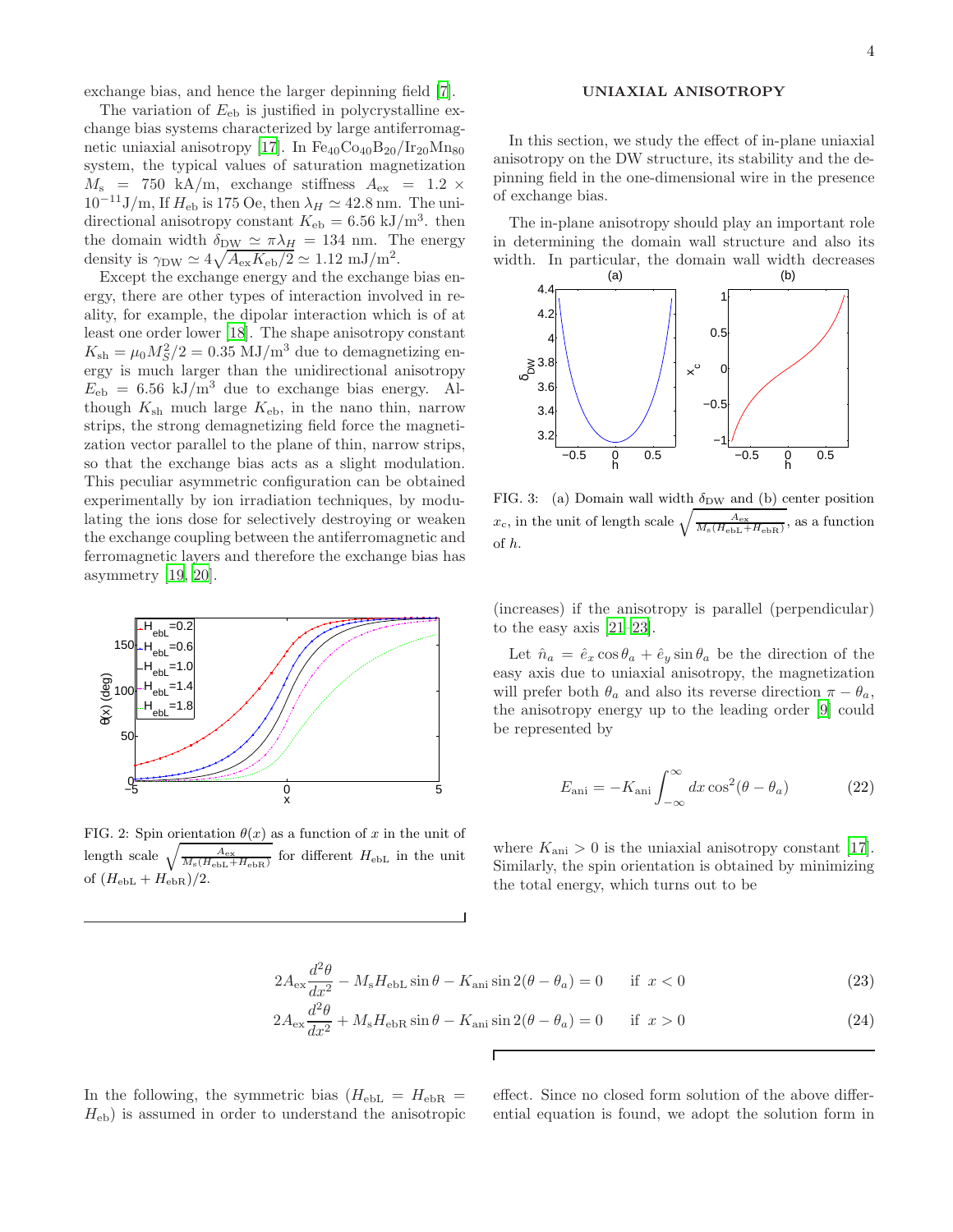Eq.[\(14\)](#page-1-3) for the case that the anisotropy energy is small compared with the exchange bias energy, i.e.,  $K_{\text{ani}} \ll$  $M_s H_{\text{eb}}$ . The domain wall length scale  $\lambda_L = \lambda_R = \lambda$  is left as the variational parameter. The total energy becomes

$$
E = A_{\text{ex}} \int_{-\infty}^{+\infty} dx \left(\frac{d\theta}{dx}\right)^2 - \int_{-\infty}^{+\infty} dx \vec{H}_{\text{eb}} \cdot \vec{M} + K_{\text{ani}} \int_{-\infty}^{\infty} dx \cos^2(\theta - \theta_a)
$$
  
=  $4(2 - \sqrt{2}) \frac{A_{\text{ex}}}{\lambda} + 2(2 - \sqrt{2}) M_{\text{s}} H_{\text{eb}} \lambda + \frac{4}{3} (4 - \sqrt{2}) K_{\text{ani}} \lambda \cos 2\theta_a$  (25)

Minimization with respect to  $\lambda$  gives

<span id="page-4-1"></span>
$$
\lambda = \sqrt{\frac{6A_{\text{ex}}}{3M_{\text{s}}H_{\text{eb}} + 2(3+\sqrt{2})K_{\text{ani}}\cos 2\theta_a}}
$$
(26)

To compare with the simulation result [\[8](#page-5-9)], we set the same values of  $K_{\text{ani}}$  as used in simulation. The spin orientation  $\theta(x)$  for different  $H_{\text{eb}}/K_{\text{ani}}$  is shown in Fig.4. It shows that the larger anisotropy, the larger DW width. The domain wall length scale  $\lambda$  (same order of magnitude as domain wall width) as a function of  $H_{eb}$  for different anisotropies is shown in Fig[.5.](#page-4-0) It can be seen that the difference in DW width for different anisotropies is insignificant if the exchange bias is large enough. It implies that for large exchange bias, the structure of DW would be slightly modified by anisotropy effect. Our result is consistent with simulation from which the same plot is shown in Fig.4(a) in Ref.[\[8\]](#page-5-9).

If the anisotropy effect takes place along  $y$ -axis, once  $K_{\text{ani}} \gtrsim M_{\text{s}}H_{\text{eb}}$ , the domain wall width is sufficiently large such that the boundary conidtion imposed in Eq.[\(12\)](#page-1-5) becomes invalid.

If the external magnetic field  $\vec{H}_{ext} = H_{ext} \hat{e}_x$  is applied, similar to the case in previous section, we could replace  $H_{\text{eb}}$  by the effective one, i.e.,  $H_{\text{eb}}^{\text{eff}} = -H_{\text{eb}} + H_{\text{ext}}$  in the right side. The solution in Eq.[\(14\)](#page-1-3) becomes physically unstable when the DW length scale,  $\lambda$ , in Eq.[\(26\)](#page-4-1), diverges. At this moment,  $H_{\text{eb}}^{\text{eff}} = -H_{\text{c}} + H_{\text{ext}}$ . It defines the critical field

$$
H_{\rm c} = H_{\rm eb} + \frac{2(3+\sqrt{2})}{3} \frac{K_{\rm ani}}{M_{\rm s}} \cos 2\theta_a \eqno(27)
$$

which should correspond to the depinning field with the same order of magnitude.

#### **CONCLUSION**

We solve analytically for the spin orientation along the wire in the presence of non-uniform exchange bias [\[8\]](#page-5-9), as shown in Eq. $(14)$ . Even for symmetry exchange bias field, the solution we get is different from the traditional



 $\sqrt{\frac{A_{\rm ex}}{K_{\rm ani}}},$  for different  $\frac{H_{\rm eb}M_{\rm s}}{K_{\rm ani}}$ .  $K_{\rm ani} = 10^3 \,{\rm J/m^3}$  (along x-axis). FIG. 4: Spin orientation  $\theta(x)$  as a function of x, in the unit of



<span id="page-4-0"></span>FIG. 5: Domain wall length scale,  $\lambda$ , in the unit of  $\sqrt{\frac{A_{\rm ex}}{K_{\rm ani}}},$ as a function of exchange bias field  $H_{\text{eb}}$  for  $K_{\text{ani}} = 0$ ,  $10^3 \text{J/m}^3$ (along x-axis,  $\theta_a = 0$ ), and  $10^3 J/m^3$  (along y-axis,  $\theta_a = \pi/2$ ).

one, as shown in Eq.[\(1\)](#page-0-1), usually appeared in the field of micromagnetics [\[9\]](#page-5-10).

For asymmetry exchange bias field, the spin orientation  $\theta_0$ , and the center position of the domain wall  $x_c$ as a function domain wall length scales  $\lambda_R$  and  $\lambda_R$  are also derived analytically. These variables can be easily measured in experiments and hence it could be verified in practise. Finally, with small anisotropic effect, the domain wall stability condition and the depinning field are